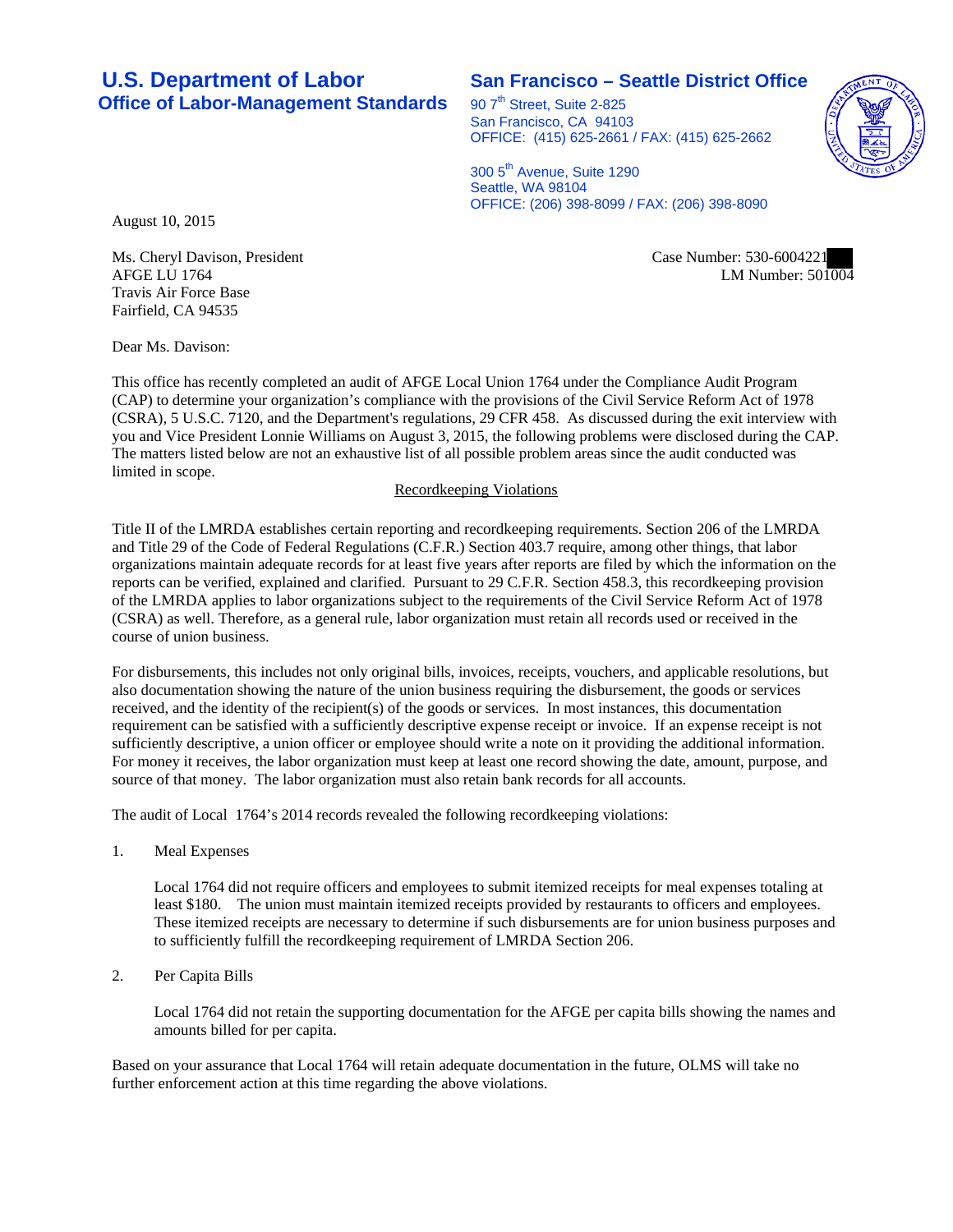# Reporting Violations

#### 1. Disbursements to Officers and Employees

Local 1764 did not include some reimbursements to officers and employees / payments to officers and employees totaling at least \$2,000 in Schedule 11 (All Officers and Disbursements to Officers) and Schedule 12 (Disbursements to Employees). It appears that the local erroneously reported these payments in Schedules 15 through 19.

The union must report in Column F of Schedules 11 and 12 (Disbursements for Official Business) direct disbursements to officers and employees for reimbursement of expenses they incurred while conducting union business. In addition, the union must report in Column F of Schedules 11 and 12 indirect disbursements made to another party (such as a credit card company) for business expenses union personnel incur. However, the union must report in Schedules 15 through 19 indirect disbursements for business expenses union personnel incur for transportation by public carrier (such as an airline) and for temporary lodging expenses while traveling on union business. The union must report in Column G (Other Disbursements) of Schedules 11 and 12 any direct or indirect disbursements to union personnel for expenses not necessary for conducting union business.

#### 2. Acquire/Dispose of Property

Item 15 [LM-2] (During the reporting period did your organization acquire or dispose of any assets in any manner other than by purchase or sale?) should have been answered, "Yes," because the union gave away tshirts totaling more than \$1,000 during the year. The union must identify the type and value of any property received or given away in the additional information section of the LM report along with the identity of the recipient(s) or donor(s) of such property. The union does not have to itemize every recipient of such giveaways by name. The union can describe the recipients by broad categories if appropriate such as "members" or "new retirees." In addition, the union must report the cost, book value, and trade-in allowance for assets that it traded in.

3. Failure to File Bylaws

Pursuant to 29 C.F.R. Section 458.3, the requirement under 29 C.F.R. Section 402.4 implementing LMRDA Section 201(a) is made applicable to labor organizations subject to the requirements of the CSRA. This provision requires labor organizations to file copies of any revised constitution and bylaws when it files its annual financial report. The audit disclosed a violation of this requirement. Local 1764 amended its constitution and bylaws in 2012, but did not file the required copies with its LM report for that year.

Local 1764 will file a copy of its constitution and bylaws when it files its next LM-2 report.

I am not requiring that Local 1764 file an amended LM report for 2014 to correct the deficient items, but Local 1764 has agreed to properly report the deficient items on all future reports it files with OLMS

#### Other Violations

The audit disclosed the following other violation(s):

1. Inadequate Bonding

Pursuant to 29 C.F.R. Section 458.35, officers and employees of any labor organization subject to the CSRA are required to be bonded in accordance with Section 502(a) of the LMRDA. This provision requires that union officers and employees be bonded for no less than 10% of the total funds those individuals or their predecessors handled during the preceding fiscal year. Officers and employees of Local 1764 are currently bonded for \$40,000; however, they must be bonded for at least \$41, 276.